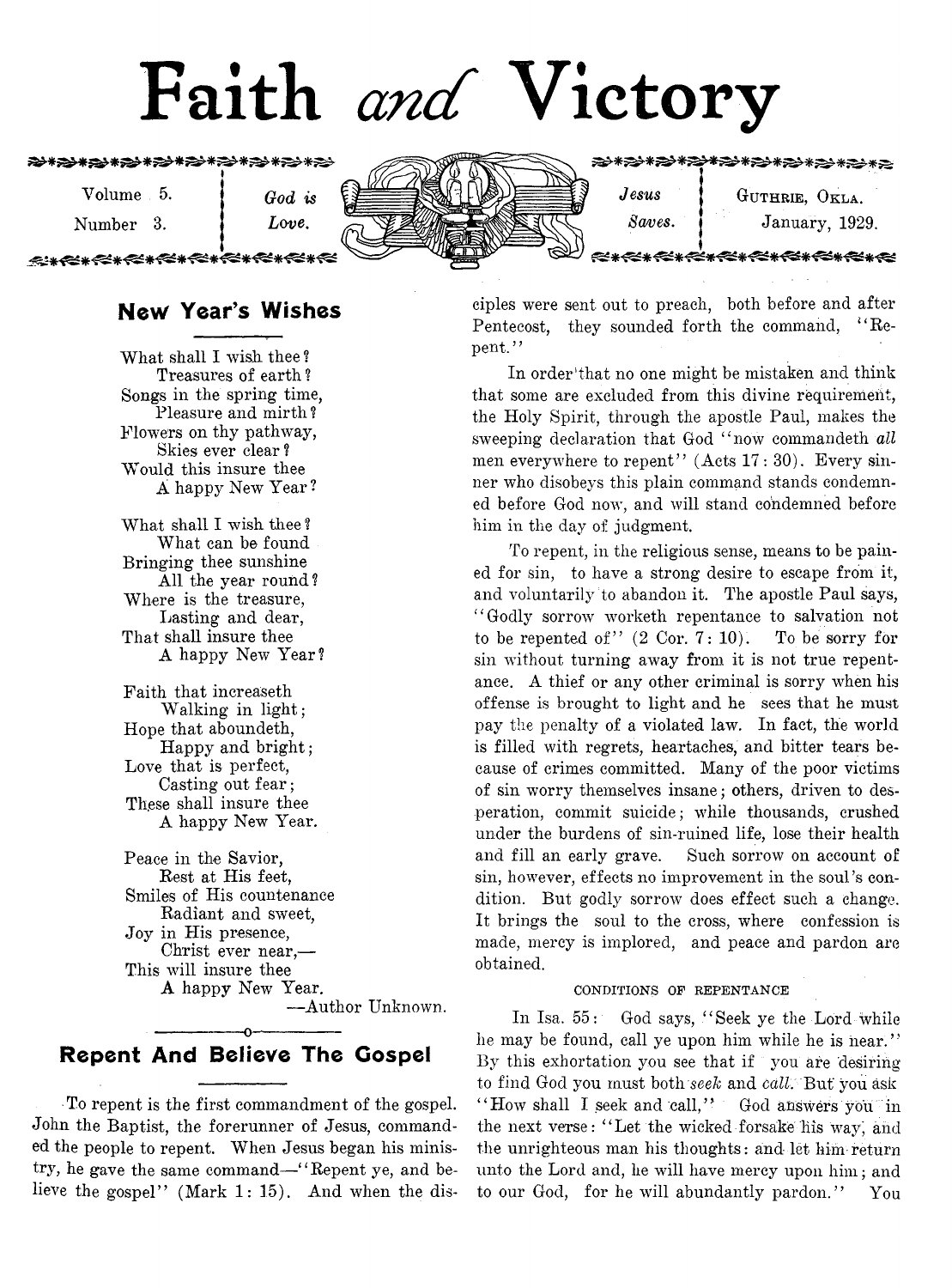must first forsake your way. Here is the point where many hesitate, and stop seeking. But if you are not willing to seek God in his way, forsaking your own, you will never find him. God's way is that you utterly abandon your old life of sin.

You must make an unconditional surrender to God. You know you are guilty and God knows it. You must take the sinner's place, and be willing to have your sins exposed as God sees proper. You cannot dictate to him, but must submit without reserve to his plan. God knows just what you need; you do not. You know you need something, but you are not in a condition to tell what it is nor what to do. God tells you. *" Repent!"* Your soul is sick, and it can be healed only by the Divine Physician. He prescribes the remedy; and if you obtain life, you must be willing to accept it his way. There is no alternative.

And to be sure of obtaining this life you must not only take it in God's way, but also take it in God's time—now, "while he may be found," "while he is *near."* You have no promise for tomorrow. In the inspired Word we read, *" Today* if ye will hear his voice harden not your heart" (Heb. 4: 7). "Behold, *now* is the accepted time; behold *now* is the day of salvation"  $(2 \text{ Cor. } 6:2)$ . O dear sinner, repent. Your loving Saviour has made it possible for you to be saved. Will you do your part? Your case is urgent. You may now be standing on the very threshold of eternal death. Repent and live! If you persistently neglect God's offer of mercy and salvation, you cannot escape eternal punishment. Every minute brings you nearer to your doom. You do not know what minute will be your last. The next one may place you beyond mercy. Come, dear soul; forsake your way and live.

#### FRUITS OF REPENTANCE

In order for one truly to repent, one must comply with certain requirements. "Bring forth therefore fruits worthy of repentance" (Luke 3:8); " Repent and turn to God, and do works meet for repentance"  $(Aets 26: 20)$ . These are:

#### **CONFESSION**

"He that covereth his sins shall not prosper: but whoso confesseth and forsaketh them shall have mercy" (Prov.  $28:13$ ). "If we confess our sins, he is faithful and just to forgive us our sins, and to cleanse us from all unrighteousness"  $(1$  John  $1:9)$ . This confession is more than a mere acknowledgement to yourself that you are a sinner; it is a deep heartfelt acknowledgement of your sins to God. When making this confession, you must submit yourself completely to his mercy and be willing to do anything he requires. no matter how humiliating it may be to you. God demands no impossibilities. He will open the way for you to do whatever he requires. If you have personally wronged any one, you must be willing to confess it to the injured person and ask forgiveness. You will do this gladly, realizing that your soul's welfare is at stake. You will be willing to do anything in order to be saved.

#### **RESTITUTION**

"Again, when I say unto the wicked, Thou sha. surely die; if he turn from his sin, and do that which is lawful and right; if the wicked restore the pledge, give again that he had robbed, walk in the statues of life, without committing iniquity; he shall surely live, he shall not die" (Ezek. 33: 14-15). The divine law of justice between man and man is unchangeable. A violation of this law produces a twofold result, making you a transgressor not alone against your fellow^ man. You must, then, be willing to make restitution. If you have not the means wherewith to make full restitution  $(2 \text{ Cor. } 8: 12)$ , then you must restore to the extent of your ability. In Luke 19: 3, we have an example of whole-hearted restitution. This man was willing to do anything to meet the demands of justice and to be right with both God and man.

#### FORGIVENESS

" For if ye forgive men their trespasses, your heavenly Father will also forgive you: but if ye forgive not men their trespasses, neither will your heavenly Father forgive your trespasses" (Matt. 6: 14-15). In order to obtain God's forgiveness, you must abandon every feeling of ill-will and enmity toward other persons, even those who may have been your bitterest enemies. It is impossible for ai truly penitent heart to hold a grudge against any person. All that you can possibly wish for your own good, you will now wish for all men.

When you are indeed penitent; when your soul is longing for salvation, and the paramount question of your mind is, "What must I do to be saved?" then you will gladly meet the requirements—confession, restitution, and forgiveness.

#### BELIEVE THE GOSPEL

In the creation, man was endowed with the divi nature, and he enjoyed a perfect communion witn God. This endowment and communion constituted the greatest blessing that could possibly have been bestowed by our Creator. Such was the normal state of man. While man was in this state, God gave him a law. Obedience to this law meant perpetual life and bliss; disobedience meant death and misery. God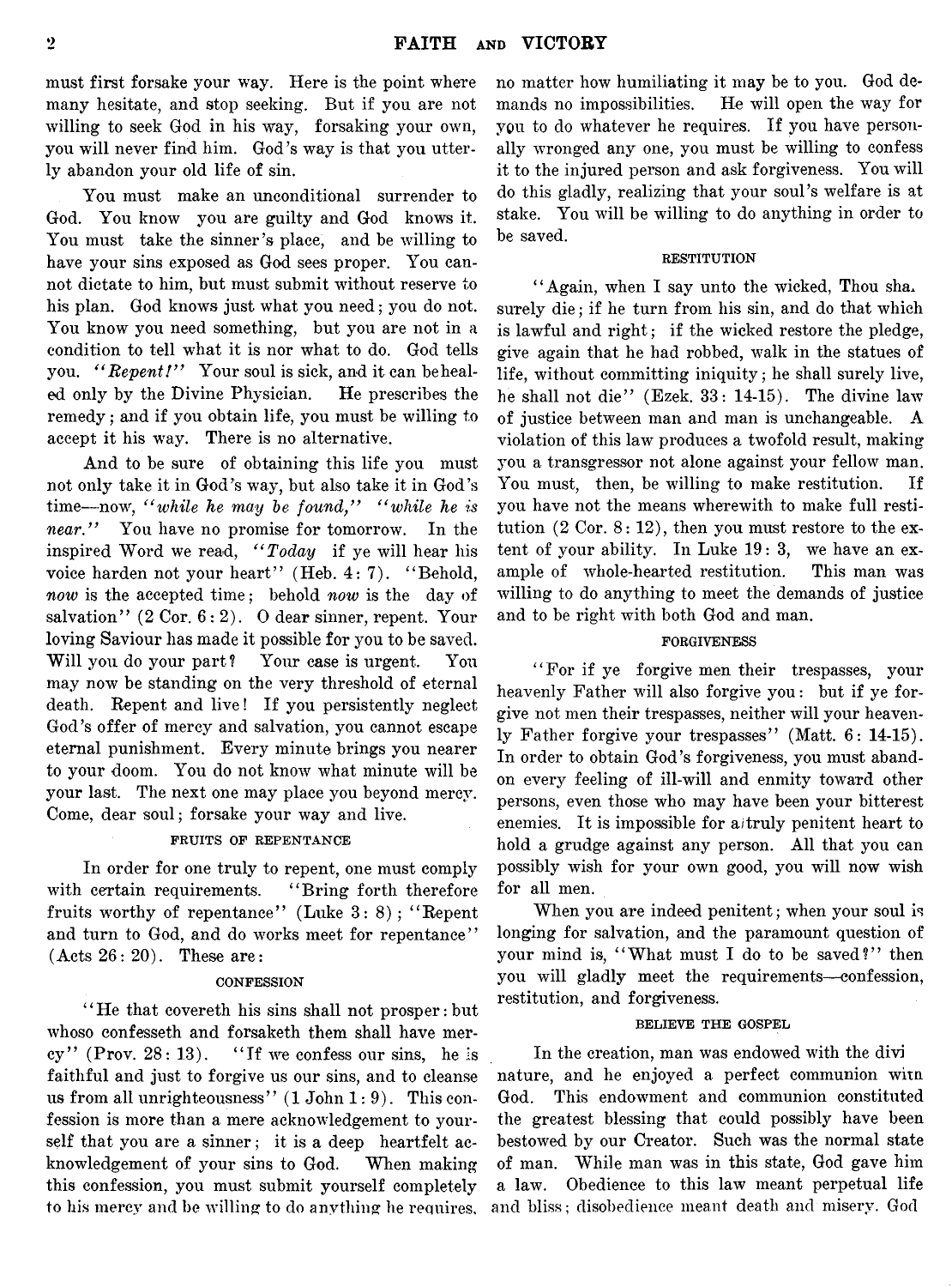gave man the power of choice, and man, influenced by Satan, disobeyed. And since God had plainly told him what the consequences of disobedience would be, he must first have disbelieved. Thus, we see that unbelief and disobedience severed the holy relationship between man and his Creator. This left man " dead in trespasses and sins." He stood guilty before God.

Every sinner has taken the same fatal step— has given place in his heart to unbelief and disobedience-

consequently stands guilty before God, not for what Adam did, but for what he himself has done. Unbelief and disobedience form the great barrier between God and man. Sinner, you have the power to remove this barrier. Repent and believe the gospel. Obey and believe. You are living in disobedience. You must forsake your way and turn back to God; then you can believe.

Some people say they can not believe the gospel. This is true, and the reason is plain— they will not *repent.* Those who fully repent have no trouble in believing the gospel. God does not say, " Believe the gospel, and repent"; but he does say, "Repent, and believe the gospel." Without true repentance, no man can believe unto salvation. You may have a mental belief, but God says, "With the heart man believeth unto righteousness." Take the first step- $$ repent; then it will be easy to take the second—believe.

True repentance places you where you can believe the gospel. You ask, "What is the gospel," "Gospel" means "good news or tidings." You will find the gospel of salvation in substance in John 3: 16— " God so loved the world, that he gave his only begotten Son, that whosoever believeth in him should not perish, but have everlasting life."

god's mercy in this command

No greater mercy could be shown to this ruined world than is involved in Jesus' command to repent. All mankind were under sin; through this command deliverance is offered to all. How merciful is our God to command us to forsake that which brings misery, degradation, and death, and to seek godliness which "is profitable unto all things, having promise of the life that now is, and of that which is to come" Tim. 4:3). — Author Unknown.

> ------------------------o------------------------ "Ye Are Not of The World"

I feel led of the Lord to write some this evening. Dear ones, the Bible says, " If ye were of the world, the world would love his own, but I have chosen you out of the world; therefore the world hateth you." (John 15: 19). Dear ones, we know we can't please worldly people, for "Christ pleased not himself." (Rom. 15: 3). I am so glad we can please the Lord. I am glad the plan of salvation is fixed and men cannot change it. The Bible says, "forever O Lord thy word is settled in heaven." (Psa. 119: 89). So we see what men say does not change the word of God any.

In 1 Jno. 2: 15-16, " Love not the world, neither the things that are in the world. If any man love the world the love of the Father is not in him, for all in the world the lust of the flesh, the lust of the eyes, pride of life is not of the Father, but is of the world."

So dear ones, I am glad we can live a humble meek life, to please the Lord. We can see so many professing Christians claiming to be right, take the name of Christians, which means " Christ like," talk like the world, and dress like the world. This is just a stumbling block to others. Please read, 1 Tim. 2: 9-10. It tells us how we should dress. " Neither filthiness, nor foolish talking nor jesting, which are not convenient; but rather giving of thanks." (Eph.  $5: 4.5$ ). For we know that no unclean person hath any inheritance in the kingdom of heaven. So dear ones, better begin to search the scriptures, examine yourself, and see that our life is pleasing to the Lord.

The Bible says in Matt. 24: 44, "Therefore be ye also ready, for in such an hour as ye think not the Son of man cometh." So we see it pays us to be ready. In Luke 12 : 35 it tells us, " Let your loins be girded about, and your lights burning." So we ought to keep our lamps trimmed and burning. If we don't go the straight Bible way, we will never see inside of heaven. In Matt. 16: 26 we find, " For what is a man profited if he shall gain the whole world, and lose his own soul, or what shall a man give in exchange for his soul." We see it does not matter how rich we are in this world or what we possess; it will profit us nothing for the next world. 1 Tim. 6: 7 tells us, " For we brought nothing into this world and it is certain we can take nothing out." We know that one can't take anything with them after they leave this world. In 1 Tim.  $6:10$ we find, "The love of money is the root of all evil."

Dear ones, the Bible truth is just what is going to stand at the judgment, please read (1 Peter 1: 15- 16. also 1 Peter  $2: 9-10$ . We see God's people are to be a holy people. We can tell them from the worldly people.

I am so glad I found the straight way to heaven. Your sister saved and sanctified,

—Elizabeth Glass.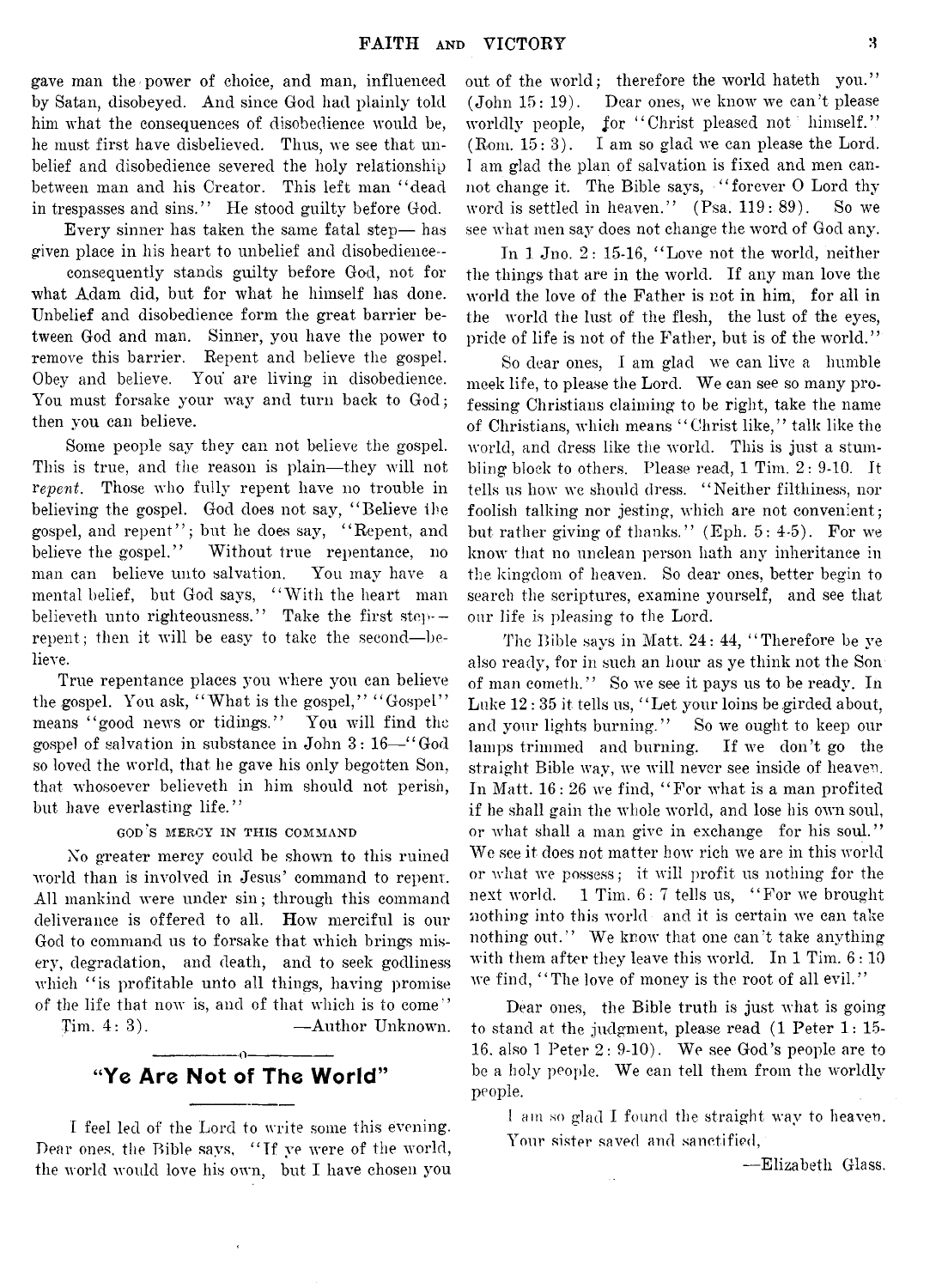# **FAITH AND VICTORY**

FAITH and VICTORY is published and sent\* out in the interest of Jesus to His little flock scattered abroad, by yielded members of His Body at Faith Publishing House.

Faith and Victory will be sent free of charge to all who ask for it, as often as God permits by leading, blessing and supplying.

This Bible truth is kept going out by free-will offerings. Matt. 10: 8. 2 Cor. 9: 7, 8. 1 Cor. 9 :11,12

Offerings sent in to us will be thankfully received as from the Lord and used in the futherance of the gospel work as God directs. All personal checks and gospel work as God directs. money orders should be made payable to Fred Pruitt, or "Faith Pub. House."

If you want a roll of six "Faith and Victories" each month to hand out, just send us your name and address with request.

(There will be no charges ever made against you for Faith and Victory). ADDRESS:

> FAITH PUBLISHING HOUSE, 920 W. **Mansur** St. **Guthrie, Okla.** U. S. A.

> > iiiu iiiiiiiiiitiiiiiiiiiiiiiiiiiiiiiiiiiiiiiiiiiiitiiitiiiiiiiiiiiiiiiitiiitiiiiiiiiiiiiiiiiitiiiiiiiiiiiiiiiiitiiiiiiiiiin

### EDITORIALS

We have now begun to use on the year of 1929; to (man a year seems to be considerable time*;* but to God it is a very fleeting thing. In the nineth Psalm we read, "For a thousand years in thy sight are but as yesterday when it is past, and as a watch in the night." So we see that time is not reckoned by God as it appears to man, yet God is so great and has such perfect comprehension of all things that He is able to note each one of us and keep a record of all our deeds, whether they be good or bad,, knowing Him to be so. great and so Almighty, we love and fear Him, manifesting it by humbliness of heart and mind, always seeking His glory; and honor in all we do and say,for He is our creator and we must and shall give an account to Him in that reckoning day. We should not reply against God no matter how hard the circumstances or conditions may be. It is only vain, folly and hateful for one to complain against the one who has formed him. " Nay but, 0 man, who art thou that repliest against God? Shall the thing formed say to the thing that formed it, why hast thou made me thus?" (Rom. 9: 20).

Joseph was cast in prison for two long years, because he would not consent to do evil. It is written that, "he' laid in iron, the word of the Lord tried him." The ones that sold him into slavery thought it for evil but God meant it for good, sent him ahead to preserve life. His heart was perfect toward God and God showed Himself strong in his behalf. These are the kind that God is searching out today, those that will be pliable in His hand, who are willing to be tried, tested and proved, giving God a chance to show himself

strong in their behalf.

As we start in on this New Year, we pray thal each of our readers will become so pliable in God's hands that He can use them in a far greater measure in the futherance of the gospel among men than ever before and that their giving and doing will be to Hi*i* glory continually.

#### $0 - 0 - 0 - 0 - 0$

We can say for ourselves that we feel and realize a closer walk with God, a deeper settled established^ cision in heart and mind to seek the honor which col. th from God only, more at this present time than evei before. His gracious and ever righteous dealings has completely won us soul, body and spirit, we realize in a deeper sense the price that was paid for our redemp tion and the fact that we are not our own, and have de termined by His grace to give no place to the devil ir heart or mind, that Christ may be clearly and plainly lifted up in the home, in the office and in all the man useript that is printed and sent out, having upon oui hearts the burden and care of the souls of men, thaour life, deeds, words and writings may be a real helj to all whom they may touch.

We expect by the help of God to expose the tricks snares and cunning craftiness of the enemy, that hon est God fearing men may be wise to avoid evil way; and at the same time to so exalt Christ and His right eousness, that men will know how to please God anc resist the devil.

In second Timothy 4: 2 we read, "Preach the word, be instant in season, out of season; reprove, re buke, exhort, with all long suffering and doctrine.' By the grace and wisdom of God we expect to obey this scripture, that souls who read the paper and tracts may become wise in the way of salvation and under stand how to please God above all things.

 $0 - 0 - 0 - 0 - 0 - 0$ 

The enemy is working hard against this publishing work, as he hates for the plain defmate truth to be printed and sent out, he has agents in various places who poison others with wrong impressions and false statements, causing honest sincere ones to think evil and surmise wrong where clearness and cleanness exist. If we were looking to men for the continuance *oi* the work it would soon fail and cease to be, but as we look only to God, who has called and given the charge. He honors the faith and makes ways where there seems to be no way. We have observed that our worst enemies and those that do you the most damage are those that profess to be your friends and to love you and at the same time are slyly and cunningly poisoning other minds and hearts concerning you. This too, we say minds and hearts concerning you. can all be committed to God and He will care for it in a remarkable way and though we may suffer for a time yet, God will bring it all out in time and the confidence will be restored where it belongs. We find that brethren that are not willing to suffer any and everything, are very easily affected and just a word wrongly spoken about another, they give place to it and the enemy will enlarge it on them, until it will be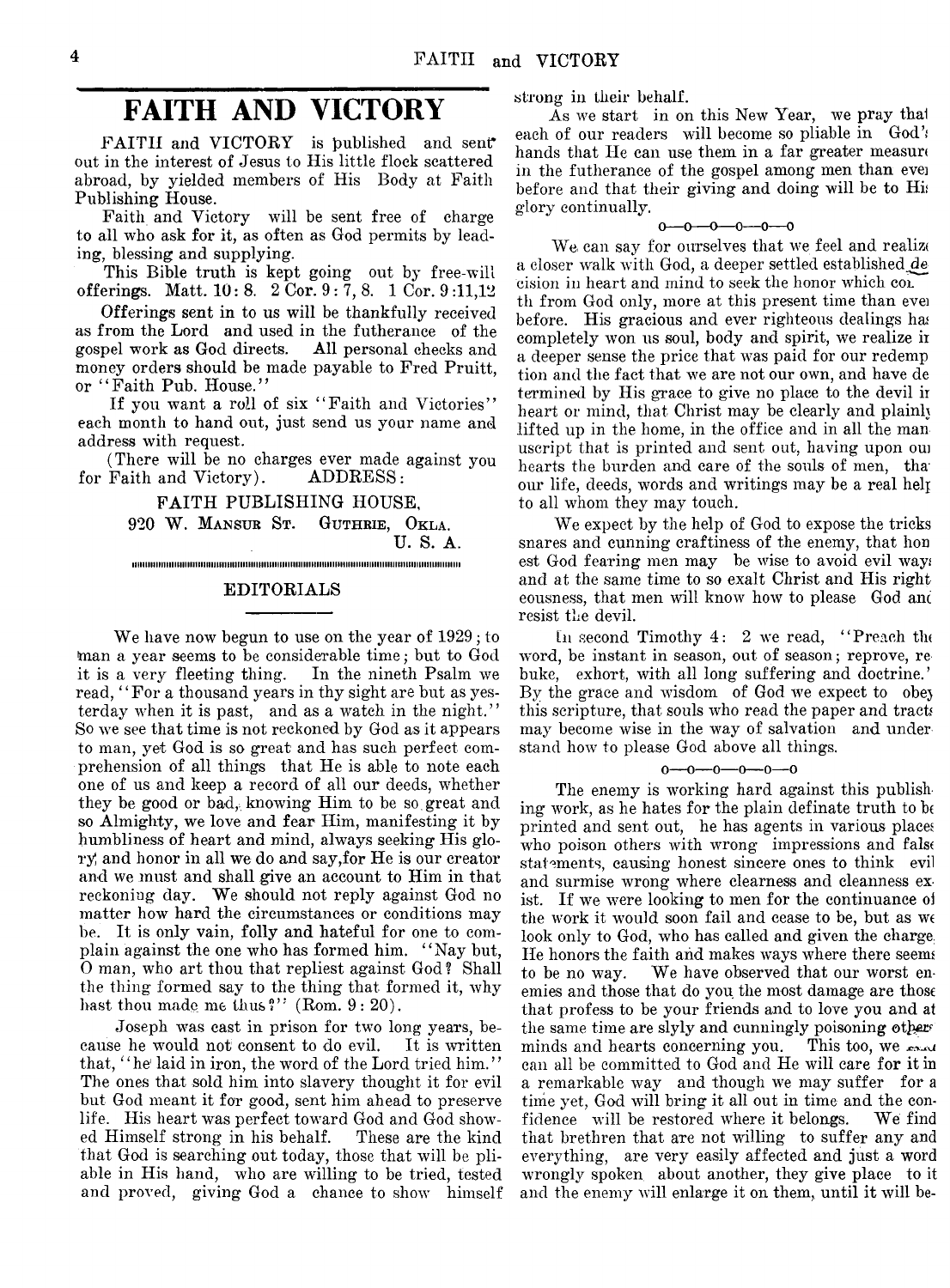come a great mountain and they will begin to see all kinds of evil in another. We exhort our readers to be careful what you say and give no opportunity for the enemy to work havoc and to cause trouble where there should be no trouble.

#### $0-0-0-0-0$

If there is one who reads this, that can look back over the past year and see no mistakes that they have made, they nodoubt are blessed above many as most of *7jls* can see mistakes that we have made and feel that

have no room to cast stones at others, however we mean to profit by the mistakes made and be more watchful and prayerful, that this New Year may be filled up with nothing but good deeds which will work to the good of men and to the glory of God.

We have observed that generally speaking the one that is seeing so much fanaticism and extremism is some what on the compromise line, and those who see so much compromise and make much fuss over questionable instructions are fanatic and extreme. The one who stands steady and true and puts forth the clear plain truth is fired at from both sides; but with God's blessings and grace given, he moves on as the Lord goes before. They will be those who come up out of great tribulation, having washed their robes in the blood of the Lamb. We exhort our readers to be encouraged and to keep steadily on in the humble sacrificing way, for if God be for us, who can be against us. He will bring all things out to our good and His glory. Remember us much in your prayers during this New Year. "The effectual fervent prayer of a righteous man availeth much."

#### $0 - 0 - 0 - 0 - 0$

#### THE GUTHRIE ASSEMBLY MEETING.

The assembly meeting held at Guthrie during the holidays was much blessed of God. In the very beginning of preparations for the meeting God began to show His hand and approval by softing the heart of an infidel and causing him to rent us a house for a dining room. This house was situated just across the street from the chapel; had six rooms with gas and water piped through the house, everything modern. The saints had tried to get this house several times before, but he would not let them have it ; after looking much for a house this time and finding none, the suggestion was made in prayer meeting that we try to get this house, some thought it would be useless, but we went to God in earnest prayer that God would soften<br>his heart and make him let us have the house. In a his heart and make him let us have the house. few days he came to our office, pretendly on other business, we asked him about getting the house, he said

'diden't know about that, we continued to pray and in a few days he came back and said we could have the house. It was easy for us to see the hand of God working in this matter.

The weather was nice during the meeting and a goodly number of saints came in from all parts of the state, some from Mo. and some from Tex. Bro. 0. M. Hicks from Waco. Tex. attended part of the meeting and has been visiting around among the saints some

since. He is a minister of the gospel and we often have articles in the "Faith and Victory" which he writes.

God blessed and anointed for the preaching of the word and generally speaking the truth went forth clear, plain and definate, some deep heart searching truth was given out by the ministers of God. Some were saved, some sanctified and a great many were healed; the Flu was raging at that time and many sought relief through obedience to the word by being anointed and prayed for, God showed himself strong in healing the sick.

The expense of the meeting was all met nicely and the visiting ministers were all given a little means to help them along in the way and to encourage their hearts that God cares. In many respects this meeting was better than usual, many times during the meeting there was a sweet heavenly calmness which was very noticeable. At times the word preached would be quick, powerful and sharper than any twoedged sword edifying the saved and awakening to the sinner. The good done in this meeting will not cease as the gathering did, but will linger in the hearts of many and bring forth good to others. May God bless every saint that attended the meeting and encourage them to press the battle on.

Bro. John Strech, Bro. Slate and Bro. Brizendine from Mo. attended the meeting, they expressed themselves as being pleased to be in the meeting and enjoyed it very much.

#### ------------------------o------------------------ A NOTICE FOR THE SAINTS

To all the saints scattered abroad: Greetings in heavenly love. After prayerfully considering the burden of our hearts, we think it meet to write unto you.

For several months our hearts have been burdened and touched with the welfare of the aged saints, especially in these immediate states. As there are some of our dear old brethren and sisters in Christ, who have borne the heat of the day and have spent their lives arid means for this *Great Cause* for which Jesus gave his life. And now they are aged and unable to go and labor abroad for souls. Some of these dear old faithful brethren are without a comfortable place to live and be cared for as they ought to be.

We have carefully brought this important matter before God in prayer and feel it our duty to bring it before you, as we feel sure all the dear brethren would want our dear old brethren in Israel to be comfortable, around the fire and something to eat. My heart has been touched many times in past months and years, so I feel it is time and a great privilege to do something for the Lord and we feel the good Lord is going to provide a place for his faithful children.

So we are sure God has plenty somewhere on liis earth to supply the need; so there is a great question facing us today as saints of God. " But whoso hath this world's good, and seeth his brother have need.and shutteth up his bowels of compassion from him, how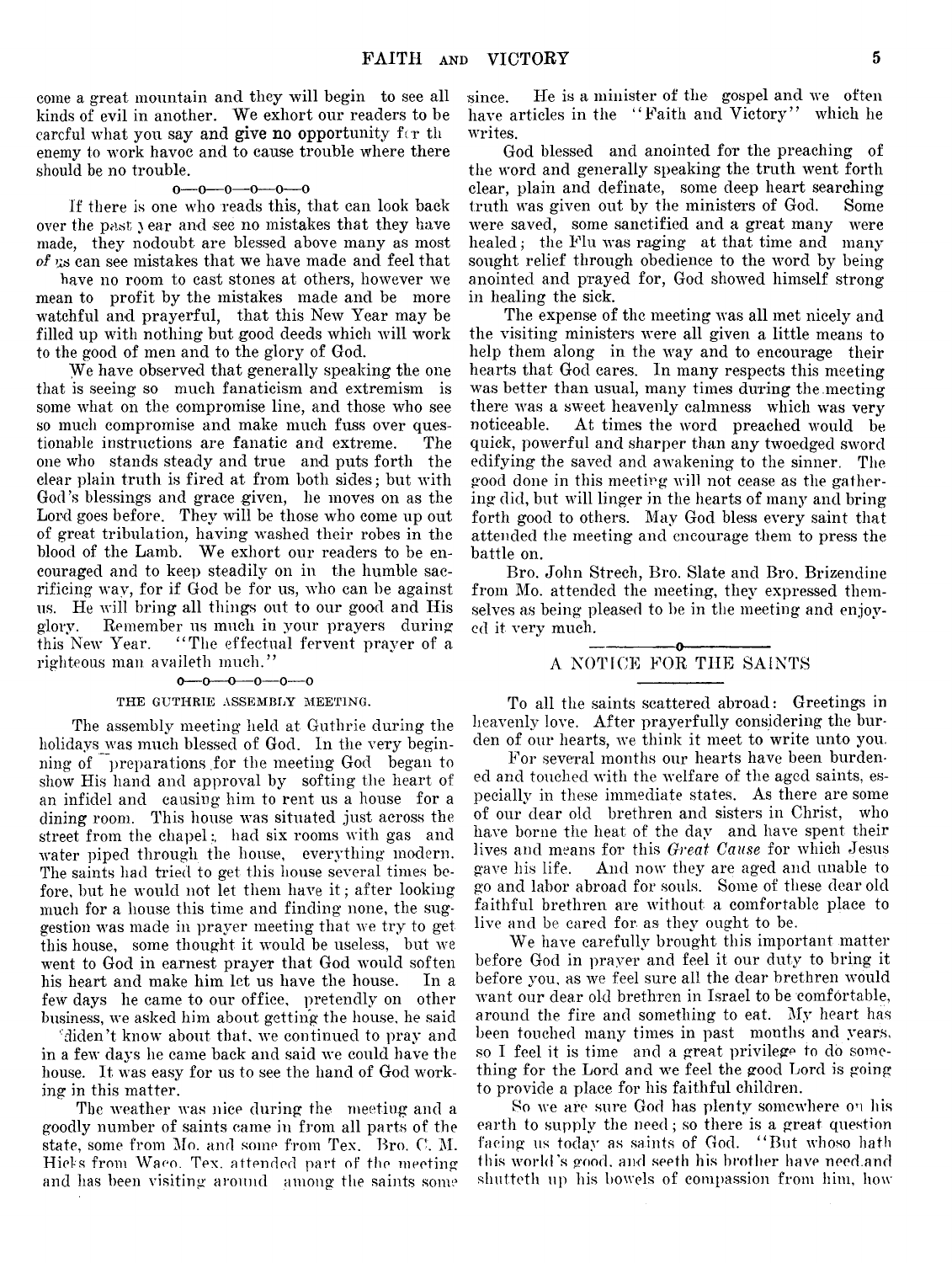dwelleth the love of God in him?" (1 John 3: 17). And many other questions of like nature.

So we would be glad to hear from any who feel the burden. I would ask all to pray for God to have his way in all things. There can be a place fixed here at a very low cost. So let us carefully and prayerfully consider this important matter.

We are also, the Lord willing going to have camp meeting here at Neosho, Mo., commencing July the 4th, lasting ten days. We sure will be glad to have all the saints to come, as we are expecting a Heavenly Feast. Pray that God will send ministers here filled with the Holy Ghost, to preach the word. We will give particulars later.

Pray for us. As ever yours on the altar unreserved. — John Strech. Neosho, Mo. Gen. Del.

#### ------------------------ o------------------------ AN EXPLANATION

From letters received it seems the notice of the Old People's Home is not understood. Having an acre of land in the suburbs of Pomona, given to the Church for an Old People's Home it seemed good to us to endeavor to build such a home, but not having finances to do the building, we appealed to those wishing homes who have a little means to care for themselves to help build the home by providing finances to their rooms.

One sister has furnished a few hundred dollars to build a room for a relative (he is now living in the room or apartment) which saves her one hundred and twenty dollars a year rent, which she is useing to care for him. Another sister has financed a room for herself when she will need it, but wishes it used by others until that time. She is laboring as long as she is able to care for herself and help others. All rooms thus built when vacated by death of builder belongs to the home for those not able to provide a room.

So in a few short years all will be free or at the disposal of the home. And what is left of each little estate will form a fund for the care of needy saints. The scriptures are very clear in instructing saints to provide for their own needy ones, that they be not chargeable to the church. A few hundred dollars from this one or that one would soon provide a fund to sustain this good work.

So all congregations or saints having needy ones, may feel free to co-operate with us. This is a responsable and legal institution and will properly care for all funds entrusted to it.

Two units or four appartments are now completed. — G. E. Harmon, 334 Orden Ave., Glendale, Calif.

Below we show the pictures of our 1929 Scripture text Calanders. These are beautful calenders and should be hanging on the wall of every home, as they are a constant source of soul food as the Scripture text appears before you from day to day throughout the year. We also show a book, entitled, " True stories of Young Christians" which contains 238 pages, is written especially for young Christians, to help them to better understand how to face and overcome the temptations and problems peculiar to young folks.  $\mathbf{H}$ is just the book your boy or girl ought to read.



"Seripture text Calanders." Price.........30 cents each.

"True Stories of Young Christians." Price.... .....1.00 each.

"A B C Book" A 64 page book, besides the cover in colors... $\dots$ ........35 cents each.

" Steps to Christ." 128 page book showing God's goodness to man... $\dots \dots .25$  cents each.

All kinds of wall mottoes, ranging in price from 25 to 50 cents each. These Calanders, Books and Mottoes are postpaid to you at prices quoted.

> ------------------------o------------------------ *(Continued from last issue.)*

# Walking In His Steps

#### BY, G. E. HARMON.

Next comes the dress question and the training of children; questions that have much to do with the happiness of our homes, the welfare of the church, and the stronghold of our Nation. Now let us examine ourselves by the word of God and see if we are still following God as dear children. Many mothers of today are willingly and knowingly ignoring God's inspired word in 1st. Tim. 2: 9, by going out in public in scanty attire and allowing their innocent little girls to do the same and sometimes older ones also,  $w^{i+1}$ bare limbs, which nearly makes one blush to meet them. I believe with all my heart that IMMODESTY is the most prevalent sin of our day, almost inverably the mother has the greater influence in the home, therefore whatever the character or conduct of the child when it goes out from home will be the production of the teaching and influence of mother while at home. I believe that ninty-nine per. cent will be thus, as the child goes out from home with fixed ideas as to what

<sup>&</sup>quot; "Now we exhort you, brethren, warn them that are unruly, comfort the feebleminded, support the weak, be patient toward all men." (1 Thess. 5: 14).

<sup>&</sup>quot;The hoary head is a crown of glory, if it be found in the way of righteousness." (Prov. 16: 31).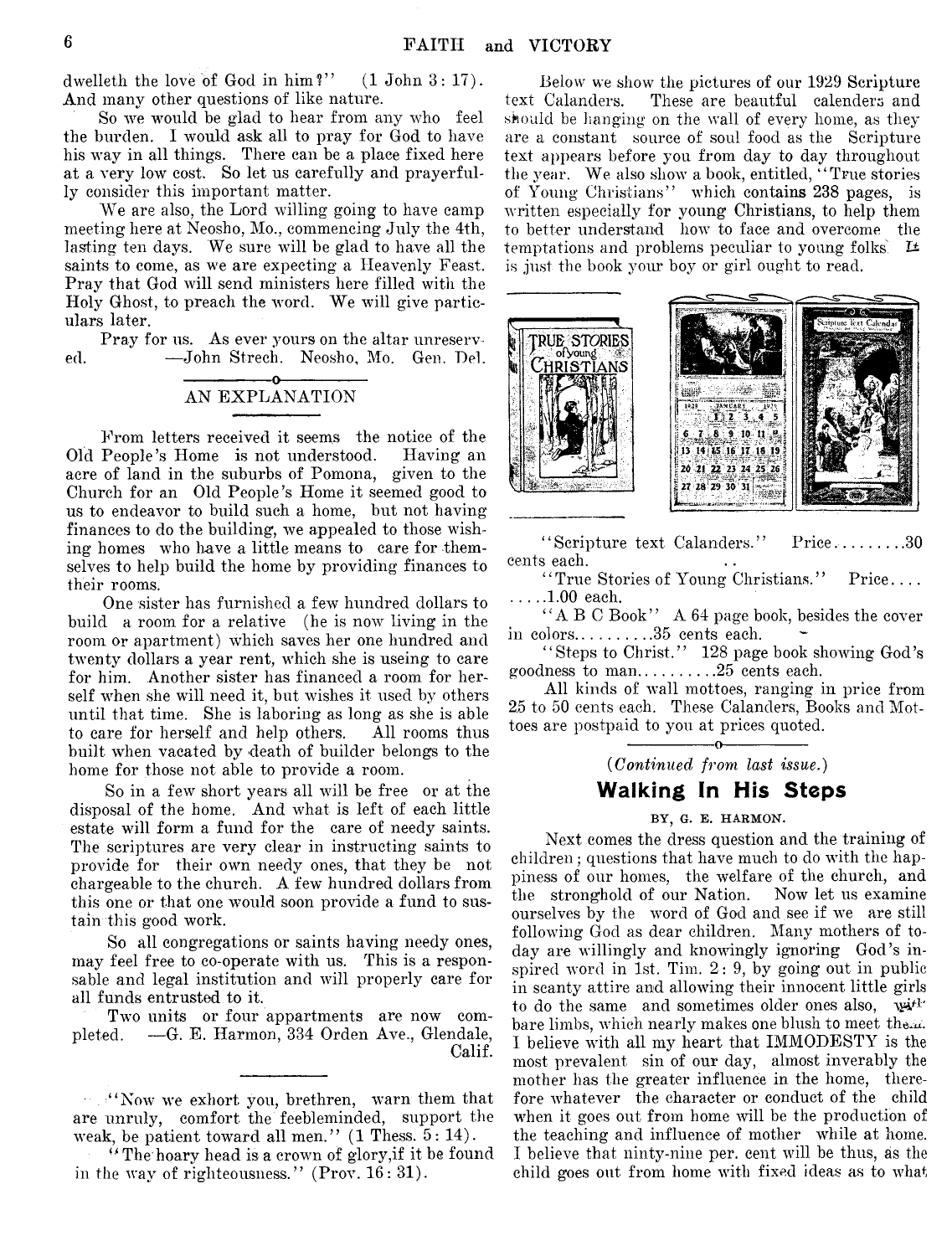is morally wrong or right and these ideas are usually carried on into their own lives and their own homes, and so that will be the teaching of their posterity. I am made to wonder what kind of mothers will these little neglected, untrained, half clad little girls make. Yve are told that the nations stronghold is the home, and we believe it. Then how strong will our nation be; whose teaching came from homes with improper discipline or none at all? Saints of God wake up for t&e devil is trying to put these home conditions right *tA* among us. What will be the condition of our homes if this thing keeps up, and of the Church, also our government? What kind of law-makers will such homes produce ? They will naturaly make laws to suit their dwarfed ideas, as to what is morally right or wrong. It is claimed that the face of every Nation can be traced back to the decline of its womanhood, *then* mothers wake up for the home is the stronghold of the nation, then for God's sake and your own soul's sake and that of your child's, teach her MODESTY. Protect her now, before it is too late. The greatest protection God has ever given woman, is her *modesty.* God beautifies the meek with salvation, no one is really beautiful without it. Modesty is the greatest God given charm that He has ever bestowed upon woman. Then why abuse that most priceless of God given gifts? Read 1 Cor. 11: 15, " But if a woman have long hair, it is a glory to her." Then if she bobs her hair, she is shorn of her glory, is she not ? Is there anything modest about that? She is not only breaking God's law, but is " giving occasion to the adversary to speak reproachfully"  $(1 \text{ Tim. } 5: 14)$ . A real thorough study of the 2nd. chapter of Titus, would be real beautiful to old and young. Also 1 Thess. 5: 22, " Obstain from ALL appearance of evil." this did the old time saints and every true saint of God today are observing the above command.

Dear saints beloved of the Lord, let me talk plain. Very few today that are really sanctified. And there is your trouble, you are not dead to those things as you should be. Listen! says one, I took it by faith, just as you taught me. No youiare mistaken, you just claimed it by faith, if you had of taken it by faith, undoubtedly you would have had it. You might go to the bank and make a check and you might have some degree of faith that the banker would honor your check, as you are acquainted with him and have done business with him, but when you present your check to the cashier you are not liable to take any money home with you, unless you have something there to your credit. Now read again the scripture that teaches us how 5) live that leads up to that point of consecration, where we can take it by faith commencing at the 14th. verse of the 5th. chap, of 1 Thess., in connection with Rom.  $12: 1-2$  and  $15: 16$ , with much prayer calling upon God to crucify kill out and destroy the old man carnal nature or mind with all its carnal desires for worldly pleasures etc. and God wall honor such a consecration.

"Come now let us reason together," we are all

working for the same common cause, we pray, we desire to see souls saved, we consecrate our hard earned money to send for'a man of God to come and help us, he comes, he prays, he pleads, he preaches and exhorts, but no one comes to the altar. Why ? Sometimes we see professed saints, sisters, mothers and sometimes preacher 's wifes exposing and parading their knees or the calves of their limbs for young men and boys to look at, and arouse the passions that drive some young men to desperation and also homes are being broke up through this ungodly practice, Oh! shame on the devil. Where is the shamefacedness as mentioned in 1 Tim. 2:9? Conditions are becoming alarming, many times have I come in and sat down in a meeting house and some would commence to tug and pull at her dress to try to make it cover her limbs. Something wrong sis ter, if your dress was the proper length and width it would eliminate all that. Modesty. What is it? Almost a thing of the past, almost an absolute term. Many times have I sat down opposite the imodestly dressed only to get up and change my seat, for it is really embarrassing sister, mother, or grandmother for one to have to sit and witness your scanty dress, it will be the undueing of our womanhood if it is not checked, but some one says, where is your authority ? Titus 2:15, these things speak and exhort, and rebuke with all authority. Many will say, no use now to try to stem the tide. The coward and ye of little faith, is it better to serve God or man? Judge ye. The wise man said, "Train up a child in the way that it should go; and when he is old he will not depart from it."  $(Prov. 22: 6)$ . I am a Christian, because of my mother's training, thank God. Mother dear, when I am done with time and things down here, I'll meet you in that glory land and join that happy, happy band. Should any of your children miss it and go to hell, they cannot say you did not teach or treat them well. "The curse causeless shall not come." (Prov.  $26: 2$ ).

Many people in these last days are being blinded by compromising preachers, therefore we have tried to show mothers' their responsibility, as also the awful mistake they are making with their daughters by the wrong practice of half dressing themselves and to appear that way in public; but now we see another cause for this great backsliding; Ministers have allowed their wives and daughters to adorn themselves 'n these ungodly fashions from the *Paris under* and thus set the example and invite all others to  $.01$ . them in this fiendish, devilish, undressed brigade, and these ministers have simply winked at it and condoned these ungodly practices. It is hard to preach against a thing which you have allowed. " Happy is he that condemneth not himself in that thing which he alloweth." (Rom. 14: 22). Many young women complain<br>of being insulted on the streets. Who is to blame? of being insulted on the streets.

While a railroad man in the last sitting on my engine, going through cities and towns, we in some places had to go through the red light district, the red lights in the windows indicate the character of the in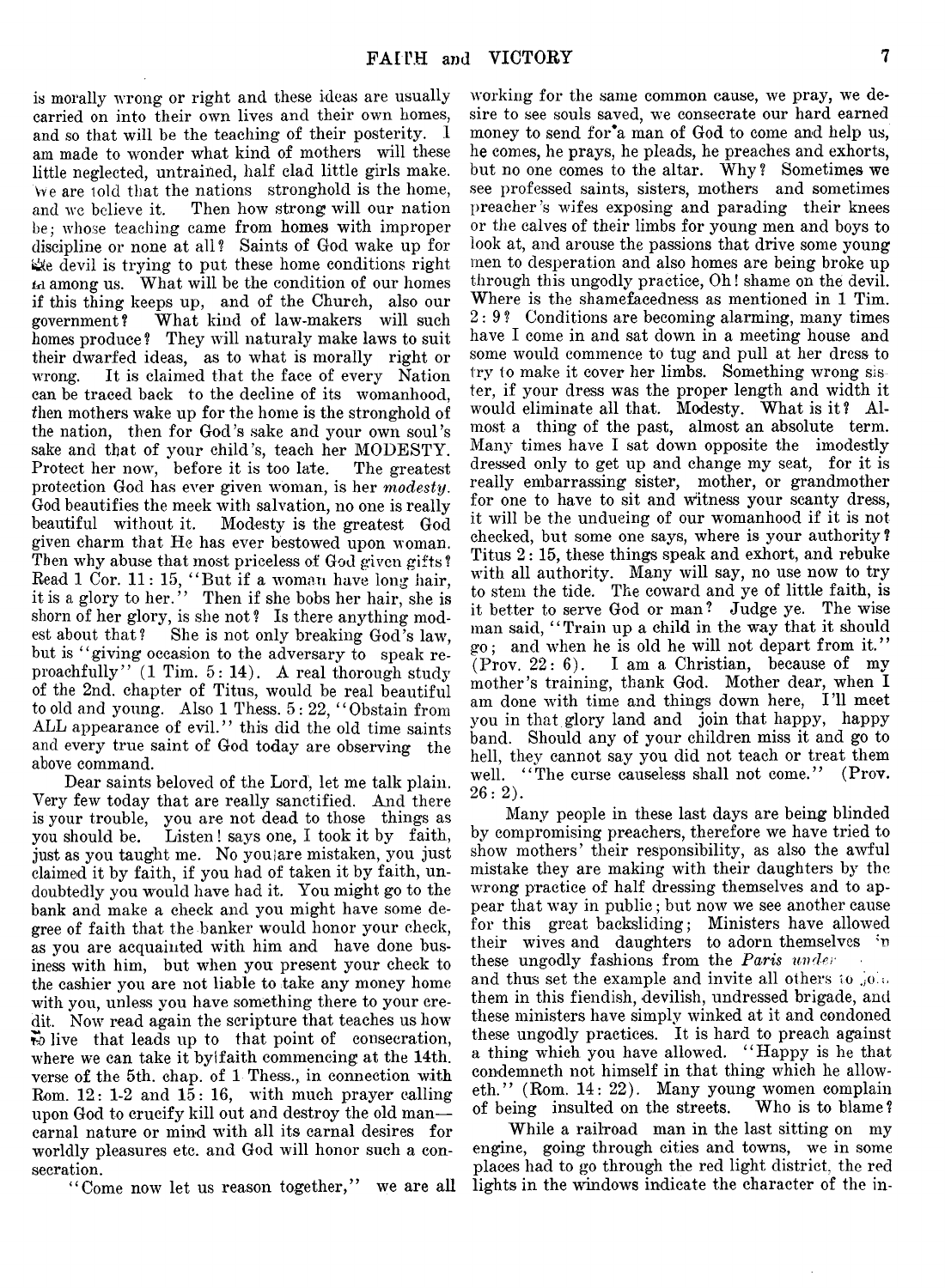mates; men of low character could be seen in these places, we knew them by the sign in the window. One time a neighbor or rather a woman living in an adjoining house, put a red light in her window supposedly to see what the effect would be, the result was that she had some visitors that she had to call help to get rid of.<br>Who was to blame? Herself and no one else. The Herself and no one else. The same with some of our innocent girls today, they are putting on these ungodly garments, patterns from the paris under-world, or in other words, hanging out signs that causes young men and boys to think that they are just a common loose Jane, as they express it, while others are expecting to be insulted. Why do I say that? My God! must I tell it?

Things are getting in an awful condition, namely when our girls (school girls) walk into a drug store and brazenly call (of a young man clerk at that) for those rubber goods used by both sects. God have mer $cy$ ; mothers, sisters, it is time to call a halt. If women and girls could see themselves as men see them, and hear the remarks made by some, surely it would make some of them blush for shame.

We see in the word of God, where an adulteress had to suffer the uncovering of her head by the priest, (for her hair was given her for a covering) her hair cut off as a punishment, and some innocently or otherwise are adopting this badge of shame today. Now T am not a pessimist, but the outlook of things at present is enough to make one who loves Bible truth rather than pessimism. I'm sure there is nothing on the cress question to make one very optimistic. If I could I would put this in tract form and put it in every home that I could. Yours for a clean work,

# -o-Pride

"Pride goeth before destruction, and an haughty spirit before a fall." Prov. 26: 18.

" Though the Lord be high, yet hath he respect unto the lowly; but the proud he knoweth afar off." Psalms 138: 6.

Webster says that pride is great self-esteem, haughtiness, elevation, loftiness.

Pride in the human heart is our worst enemy to keep us from seeking God and serving Him. It seems to be born in us. " For all that is in the world, the lust of the flesh, and the lust of the eyes, and the pride of life, is not of the Father, but is of the world." John 2: 16. The child is proud, the young are proud, the old and the middle aged are proud. Many even in their misery are too proud to seek God who alone can help them in this life and in the life hereafter. They are proud of self, ,proud of dress, proud of their looks; being proud of anything will keep the grace of God from flowing into the heart of mankind. Oh, so many are too proud to yield to God and get salvation. The proud are truly stiff-necked; too proud to go where they can hear the truth and get saved. proud to love all nationalities; too proud to live a humble life, so that God's Holy Spirit can come into the heart and make it His home and keep the soul. We cannot live this holy life without the assistance of the Holy Spirit.

Many who profess high will be "found wanting," because they are not led of the Holy Spirit in their religious duties, but they think that they are serving God, but they are not in Him. Many truly will have a name to live and be dead. We are truly dead if we are not alive in Christ.

When we run into fanaticism and teach commandments of men and not "thus saith the Lord" we are getting on dangerous ground and we will find that it is not well to do, or to teach anything contrary to the word of God. " For I testify unto every man that heareth the words of the prophecy of this book. If any man shall add unto these things, God shall add unto him the plagues that are written in the book ;and if any man shall take away from the words of the book of this prophecy, God shall take away his part out of the book of life, and out of the holy city, and from the things which are written in this book."

" Whosoever therefore shall break one of these least commandments, and shall teach men so, he shall be called the least in the kingdom of heaven; but whosoever shall do and teach them, the same shall be called great in the kingdom of heaven." (Matt. 5: 19).

This finding fault with others, because of some personal idea of our own, without taking the word of God on the subject or the Holy Spirits' leading for He and the word agree always, is surely getting on dangerous ground. Our only safety is to get throughtly saved and sanctified and keep filled with the Holy Spirit and let Him work through us to do God's will. We cannot even pray or testify acceptably if it is not done in the Holy Spirit. It would be only empty words and full with no meaning upon the hearts of the hearers.

Lets keep filled with the Holy Spirit of God, then all will go smooth, and we will find that we can hold up the Holy Bible standard of a sinless life in Christ. We can be a blessing to man-kind if God's Holy Spir<sup>t-</sup> lives and works through us, and only then. Let the Holy Spirit work in you and teach you how to dress, act, live, etc.

If people are hungry to do God's will the Holy Spirit will teach them God's will and expound the scriptures to them, "and they will know the truth and the truth will set them free." —I. Edith Kriebel.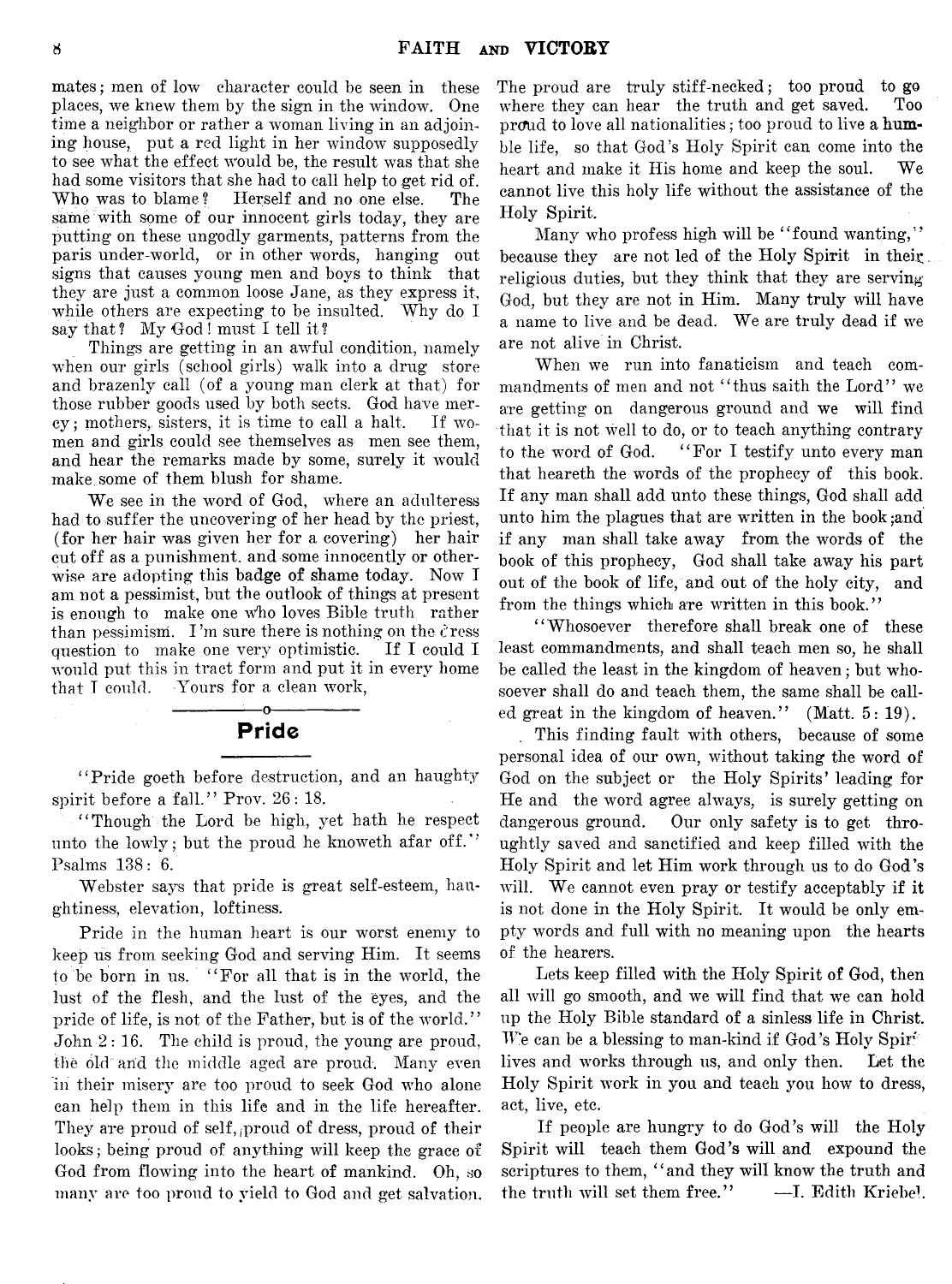# **LITTLE FOLKS' PAGE**

**' He shall gather the lambs with His arm, and carry them in His bosom"** (Isaiah 40 sll).

#### (我换换是最是是最最美的更换的英美的现在的最高级更多的是是我的的人的人的的父亲的父亲

# What Do They Say?

" O what do you think the angels say?" Said the children up in heaven.

"There's a dear little girl coming home today, She's almost ready to fly away

From the earth we used to live in. Let's go and open the gates of pearl,

Open them wide for this dear little girl," Said the children up in heaven.

" Far on the earth do you hear them weep?" Said the children up in heaven;

" For the dear little girl has gone to sleep,

The shadows fall, and the night clouds sweep

0 'er the earth we used to live in.

But we'll go and open the gates of pearl,

0, why do they weep for the little girl?" Said the children up in heaven.

' ' God wanted her here where His little ones meet, ' ' Said the children up in heaven;

' ' She shall play with us in the golden street,

She had grown too fair, she had grown too sweet For the earth we used to live in.

She needed the sunshine, this dear little girl,

That gilds this side of the gates of pearl,"

Said the children up in heaven.

' ' Fly with her quickly, 0 angels dear! ' ' Said the children up in heaven;

"See! She is coming! Look there. Look there At the jasper light on her sunny hair

Where the veiling clouds are riven!

0 hush! hush ! hush! The swift wings furl, For the King Himself at the gates of pearl! Is taking her hand, dear tired little girl,

And leading her into heaven!"

— Sel. by Anna Ozer.

## -----------------o----------------------- Precious Promises

' ' 0 come, let us worship and bow down; let us kneel before the Lord our Maker. For he is our God and we are the people of his pastures and the sheep of his pastures, and the sheep of his hand. Serve the Lord with gladness: come before his presence with singing, enter into his gates with thanksgiving and into his courts with praise."

" Fret not thyself because of evil doers, neither be thou envious against the workers of iniquity; for they shall soon be cut down like the grass, and wither as the green herb."

" Trust in the Lord and do good; so shalt thou dwell in the land and verily thou shalt be fed. Delight thyself also in the Lord; and he shall give thee the desires of thine heart."

' ' Commit thy way unto the Lord and he shall bring it to pass."

" Seek ye first the Kingdom of Heaven and his righteousness and all these things shall be added unto you."

' ' He that dwelleth in the secret place of the Most High, shall abide under the shadow of the Almighty."

" He shall give his angels charge over thee to keep thee in all thy ways."

" Because he has set his love upon me, therefore will I deliver him. He shall call upon me and I will answer him, I will be with him in trouble."

" If ye abide in me, and my words abide in you, ye shall ask what ye will and it shall be done unto you."

"Ye ask and receive not, because ye ask amiss. Humble yourselves in the sight of the Lord, and he shall lift you up."

" Draw nigh to God, and he will draw nigh to you. Submit yourselves therefore to God. Resist the devil and he shall flee from you."

" Be of good courage and he shall strengthen thine heart, all they that hope in the Lord."

How wonderful are his promises. But unless we take heed to the commandments of God, we will not be able to share the blessing. May God help us all to prove His promises and be able to shed His light unto all mankind. — Rose A. Medlam.

#### CORRESPONDENCE

#### 0 0 0 0

Fremont, Mo.-This morning I feel led to write some about taking heed. We see so many people are not taking heed as to where they are going to spend eternity. There are so many that think they are going the right way to heaven, but dear ones, let us see if we are going according to the Bible.

"There is a way that seemeth right unto a man, but the way thereof is the way of death." (Prov. 14: 12). Some people teach that we can sin and still be saved. No, dear ones we cannot keep saved. Please read John 3: 9, " Whosoever is born of God doth not  $\sin$ " "The wages of sin is death" (Rom. 6: 23).

Just see how good the Lord is to us, He was good to us when we were in sin. "Believe on the Lord Je-<br>sus and thou shall be saved." (Acts  $16:31$ ). Jesus sus and thou shall be saved."  $(Aets 16: 31)$ . died for the lost. "God so loved the world that he gave his only Son" Read John 3: 16. He'died on the cross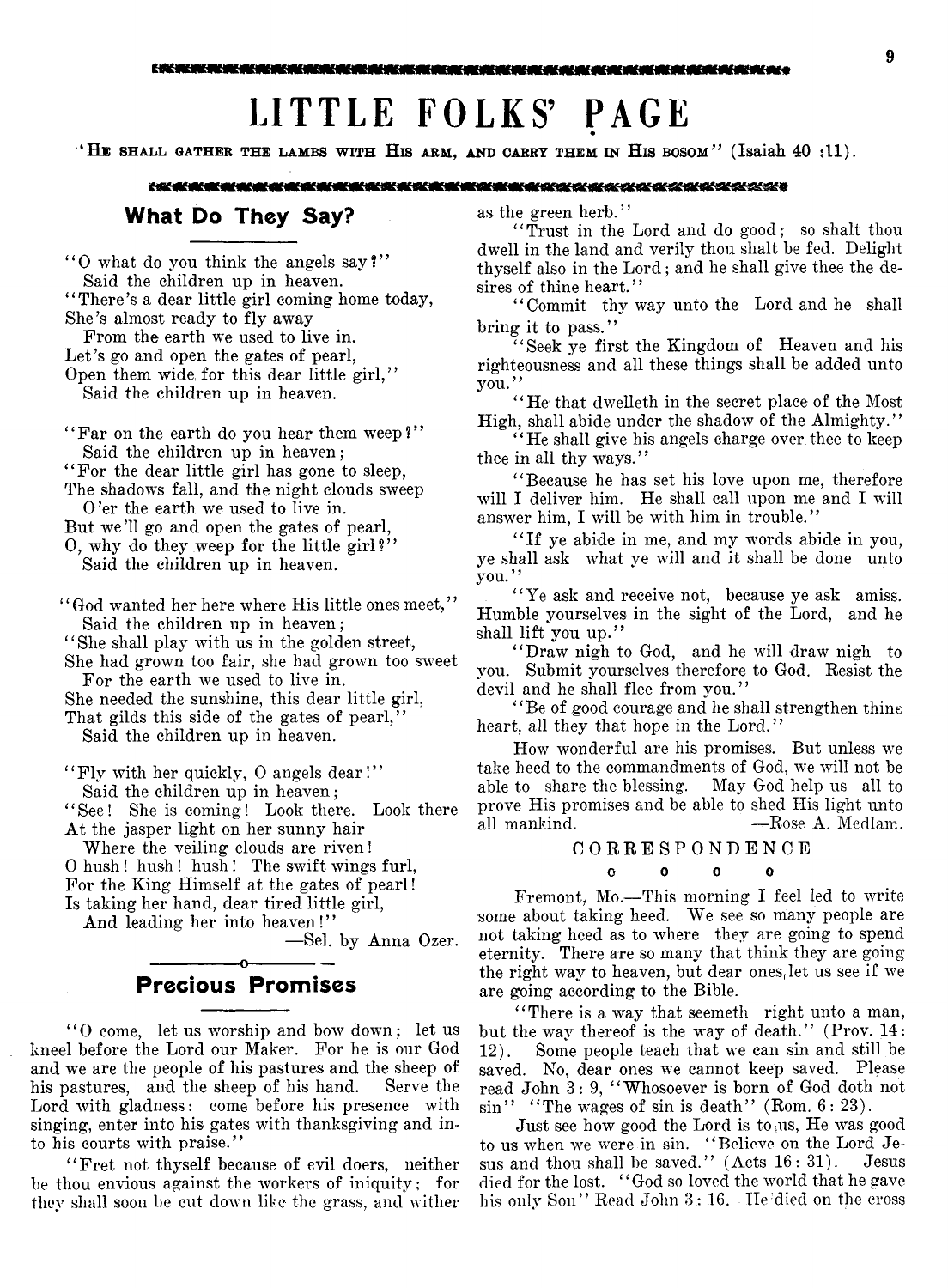for you and me, that we may be free from sin. " Jesus Christ the same yesterday, today and forever." (Heb. 13: 8). He is not willing for any to perish, he offers to all a home if we will only except it.

The Lord said, " My Spirit'shall not always strive with man."  $(Gen. 6:3)$ . May God talk to the people's hearts, so they may take heed to Him is my prayer.

Saints please pray for me that I may ever do His will. May this help some precious soul.

Your sister in Christ, — Myrtle Glass.

0 0 0 0

Vestaburg, Pa.— Dear Bro. in Christ: A copy of your little paper fell into my hands a few days ago and 1 can say Amen to it. The article on pride is just fine.

I love the truth and I hate sin in any form. I love the Lord with my whole heart. Praise His name. He has saved me from my sins and put a go through in my heart. I took this way by choice. Jesus says, he will be a present help in time of need; He has been even more than this to me. For four years I was disabled, could only get about the house part of the time, the doctors said, "I had to die," gave me up. Jesus took the case in His hands in July 1915 and I went to *work* at my trade, as a carpenter and I am still doing work, thanks be to our God.

Bro. I would like to have a few copies of "Faith" and Victory" mailed to me, to hand out. I think this is a great thing to put such a paper in the hands of the public, it is sure to do a lot of good.

Truly yours,  $\overline{\phantom{a}}$  -T. C. Headley.

0 0 0

Shawnee, Okla.— Dear Bro. and Sister Pruitt: Dear saints of God, may the dear Lord ever bless you, comfort, and encourage your hearts. Supply your needs and the Holy Spirit direct you in all your works, is my prayer.

I can truly say this morning, I love God with all my heart; the deepest desire of my heart is to do or say something that will help some precious soul to flee from sin and turn to our great loving Saviour. What a mighty God we serve.

The assembly meeting has been such a help to me. Was rich food to my soul. Pray that I keep humble before God and man.

Your sister in Christ,  $-A$ rvilla Gonzalez.  $\Omega$ o o o

Alma,, Mich.-—Dear Sister Pruitt and co-workers: After hinderances and delay, will now attempt to answer your precious letter of Oct. 9th. It was a real source of encouragement to me. I'm real thankful and glad for the "oneness of the Spirit" existing between us. My one aim in life is to ever live down at Jesus' feet and do all He tells me to do.

Have received and read every word of the last issue of "Faith and Victory." Oh how precious is the truth it contained. It seems it is the only preacher I have, I don't go to meeting anywhere where the full gospel is preached. Oh, how I long to spread my wings and fly away to some place where God's people are and be busy for God and the salvation of precious souls.

Yet I realize to remain in the desert with God, is the Lord's will and I yield to Him my sovereign King.

Wish I might, go with you to jail meetings and out to the County Farm. I like that work. It seems the dear aged ones are sometimes neglected by the majority of the younger.

Tell bro. and sister Cramer, I thank them for the picture. My, how much like saints they look, so plain, thank the Lord. I see she doesn't wear those colored stockings. I'm glad for I don't think they look as becometh saints. So many wear them here, I see in the picture no buttons, ties, strings or anything else, but a " meek and quiet spirit, which is in the sight of God of great price. ' '

I suppose you folks are still having summer there yet. Yesterday (Nov. 19th) we had our first snow. It snowed all day long and I had to be out in it most all day. It snowed some today, but it melted as quickly as it fell.

The Word says, we are to be tried as by fire and I suppose that means our tests and trials, which come from every conceivable angle, so may the Lord keep each one of us faithful until death and then we shall receive the crown of life. Am glad to say at this writing *i* am saved and walking in all known light. Trusting the Lord for all things.

Must close for to-night. Remember me in your prayers as you will be assured of my prayers. Hope and pray God wall send copious showers upon all.

With christian love,  $-$ Sister Hazel Mann.

0 0 0 0 Fremont, Mo.—I will by the help of the dear Lord write how the Lord delivered my soul from sin and made me an heir of eternal life. (Titus 3:7).

Long before I was really saved, I had a longing desire to please God. I was once in a deception, but often while I was in there I felt that my life wasn't what it ought to be. I begin searching to find out if there were really any people who served God in the way that I thought they should. I would read the Bible and it would seem to me it called for a holy people to serve God. I saw professing christians do things I thought wasn't right for them to do and wasn't in harmony with the Word of God. But I kept trying to do right within my own self, until I came to the conclusion I wasn't serving God at all, but I just kept on searching to know if there were any people that were serving God right. The dear Lord saw I was honest and I have come to know there is a holy people of God. "The Lord is so merciful.":  $(Jer. 3: 12)$ . "The Lord" will not despise a broken and a contrite heart." (Psa. 51: 17). We can't have our own way and please God.  $(Isa. 55: 8-9).$ 

I am so glad that the dear Lord saved me and I can have His approval on my soul. I praise the Lord. When he saves us, we are free from sin. My only desire is to please God in all things; for it pays us to be faithful unto the end, for there is a eternal home awaiting the faithful ones.  $(Rev. 2: 10)$ .

I aim to do all I can to help rescue the perishing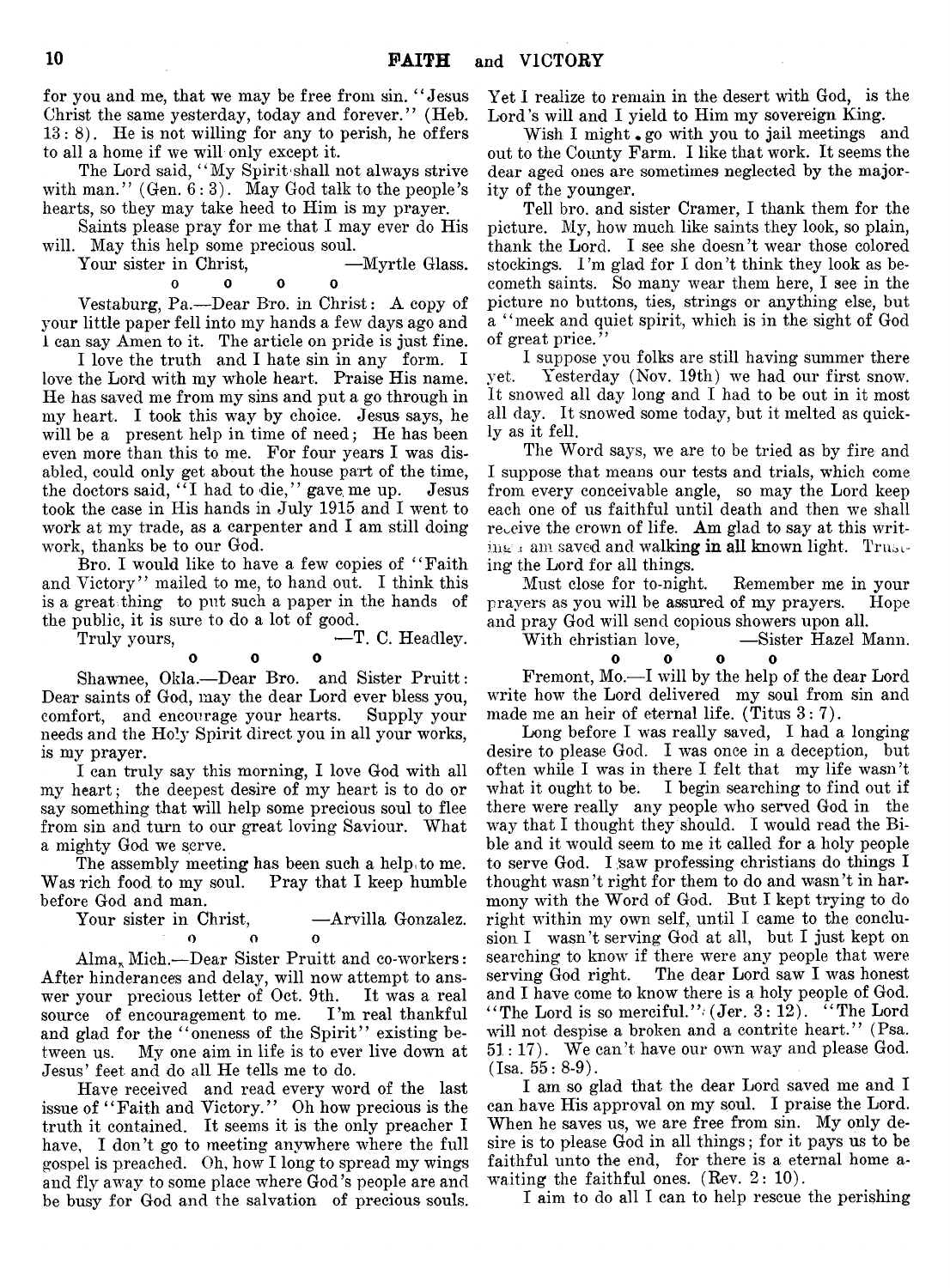— R. C. Noble.

souls, for it will mean much to face the judgment which we;all will have to do. (Heb.  $9 : 2'$ ). So I want my life to tell the glorious gospel of Jesus Christ. I don't want to regret leaving undone anything that I could of done for God while here in this life. I am glad to have the opportunity of serving God the Bible way. By God's help and grace, I aim to gain that eternal home with the Lord forever.

Dear precious saints of God every where, pray that I will do God's biddings. I love the dear Lord and praise Him for what He is to me. I have been washed in the'precious blood that flowed on Calvary's cross for the redemption of lost humanity. May God bless all of His saints everywhere. — Ellen Glass,

oooo

Denton, Md.— Dear Bro. Pruitt: Greetings in the precious name of Jesus.

Well I am still receiving "Faith and Victory" and enjoy reading it. I would be glad if it was a weekly paper, instead of a monthly.

I am glad I can still report victory through the precious blood of Jesus. God is still my Saviour, sanctifier and healer of body. Praise His name. I rejoice to know that my name is written in heaven, on the Lamb's book of Life. Glory to God. I praise Him with all my heart for this Great Salvation; which gives joy, peace and comfort to the. soul.

He is my healer of body, of which I need no other. I find it pays to fully trust Him for all our needs, for He has promised to supply according to His riches in glory. Praise the Lord forever.

I remain as ever, your Bro. in Christ,

$$
\begin{array}{cccc}\n0 & 0 & 0 & 0\n\end{array}
$$

Okeene, Okla.— Dear Bro. and Sister Pruitt and all: I am enjoying " Faith and Victory" so much, I do not want to miss a single copy, so please send me the six copies each month, that I might hand or mail them to friends who might become interested in our dear Lord and Savior.

I am sending an offering to help along in this great work.

Dear ones, I will ask you to pray, that I may be all that the dear Lord would have me to be. last get home to heaven and take some soul with me, that I have been a light unto.

Wishing you a prosperous New Year. Yours in<br>His service. — Mrs. Gertie Breckenridge. — Mrs. Gertie Breckenridge. oooo

Anthony, Kans.— Dear Bro. and Sister Pruitt: I feel the dear Lord impressing me to write a little message for Him, through your paper. And also to make known the work of the Church in Anthony.

I am praising God'for victory in my soul, against every false doctrine and deception of the Devil. Praise God. I first want to give Him thanks for healing me of the heart trouble. It seemed the enemy had me bound with unbelief. It seemed I could not rise above it, Many, many times the dear saints and ministers would anoint and lay on hands and I would be helped,

but the enemy would again attack me and 1 would go down. I knew God had called me to preach His precious word and when the hour would come for service, the enemy would afflict me and my heart would beat so hard and loud that it seemed impossible to do anything. One day in;morning worship, my breath became short, my voice weak, I managed to get to a door where I could breath more easily. There I lingered, prayed, cried, and wept, right there God took pity upon His child, touched my body and healed me. Praise His name. Now I am feeling good, can sleep and eat, all the glory and praise belongs to Him, for He is worthy. Some one said to me, " you will have to prove it," The words came to me, " Prove all things, hold fast to that which is good."  $(1$  Thess.  $5: 21$ ). And thats what I am doing.

I would like to show our appreciation to Bro. John Strech, for his short stay with us. We miss them so much, but truly can say, he preached the Word in its fulness, without compromise or fanaticism. The Church was edified, few saved and sanctified and one dear one was baptized. Bro. Daddy McGha eighty-one years old, went down into the water and as he went he said, "good-bye old world" and he meant it. He is<br>still pressing on. Oh! praise God, for His mercy to Oh! praise God, for His mercy to the children of men. I ask you who knows the worth of prayer, to pray for this little congregation, that God would send here just who will be best qualified for the place. We need a God sent minister, who will go through at any cost.

May God's richest blessings rest on you and your efforts in the work. You have my prayers.

I remain your blood washed sister for the whole<br>truth. ——Sister Allie McAdams -Sister Allie McAdams.

oooo

Guthrie, Okla.— For the glory of God and the encouragement of other precious souls, I feel like adding my testimony to the "Faith and Victory."

On December the 21st, I was taken very sick with what I suppose was the Flu. As I started to arise from bed that morning I was so sore it seemed to me I was at least three or four minutes getting on my feet, for it seemed every way I moved would just tear some part of my body apart, but it just looked as though I couldn't stay in bed as the children were all about sick, some had just been up a few days and two others<br>in bed with fever. So I just thought, I would go on So I just thought, I would go on about my work as usual and perhaps the soreness would get better as I had been so sore for several days and after moving about awhile it would get some better, but this time I got worse. I fixed breakfast, so husband could get off to work and thought I would do some cooking for Christmas, but as I began to stir about I felt so queer and my head and eyes began to hurt and I begin to shake and Oh! such suffering, no one but God and I knew. So the children said, mamma go to bed, but I said no, I have some things I just have to do, so I got up and thought I w^ould do what I had to do and then go to bed. But I continued getting worse and did have to go to bed.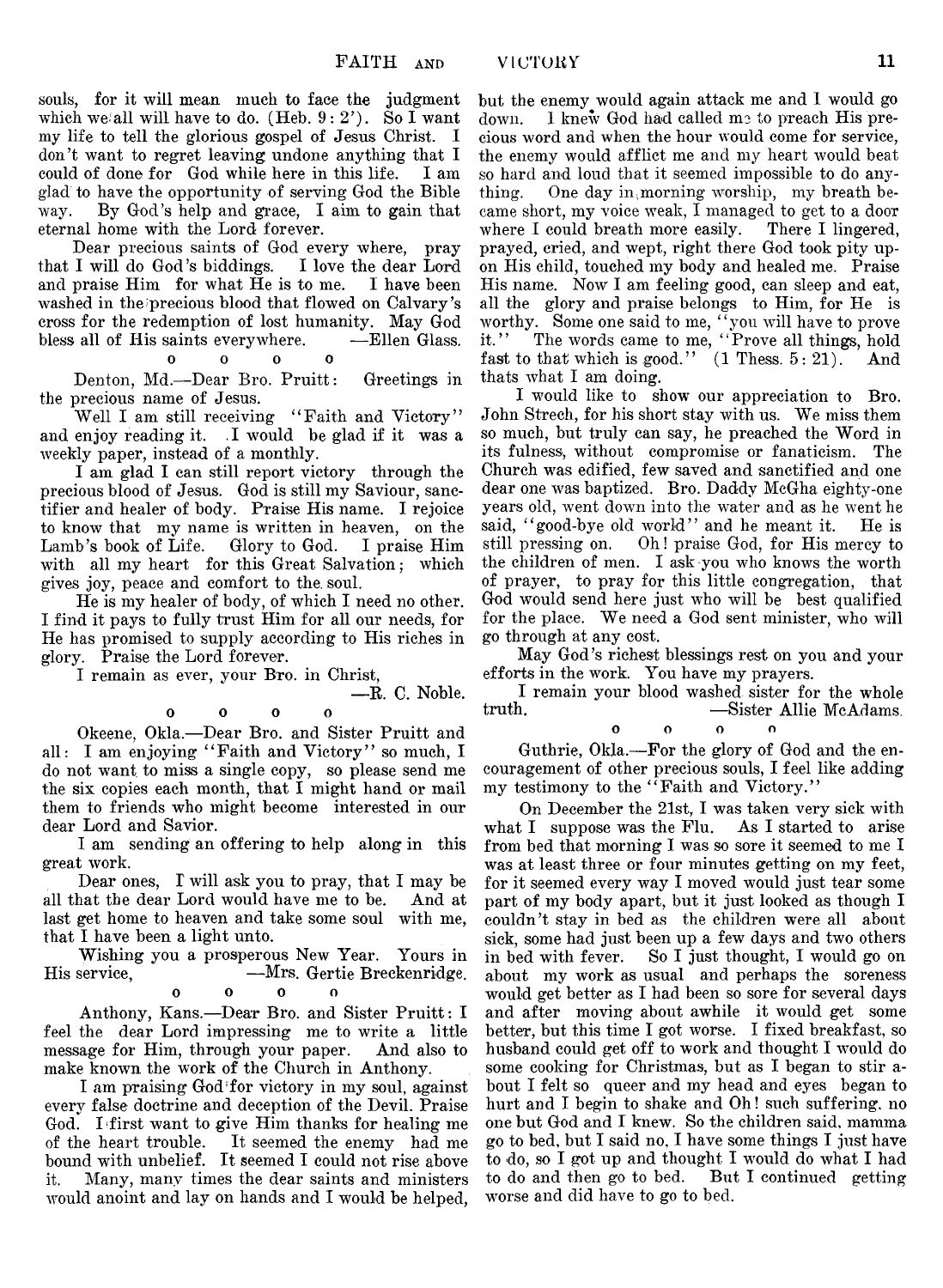I said Lord, how can I go to bed and all the children or most of them sick; and you know how I promised to help with the cooking for the assembly meeting? And now Lord I do want to keep my word, but if you can get glory out of my sickness, I am just willing to suffer. So I just lay in bed and talked to the Lord while I was just suffering so bad, then these words came to me, "This sickness is not unto death, but for the glory of God."

At noon when husband came home for dinner, he went to the dining hall to find some of the ministers, and Bro. Winn and Bro. William Cramer came and obeyed James 5: 15. My head and eyes got easy and I went to sleep, when I awoke I was sweating, but the soreness still held on and I began to spit blood and my left shoulder and lung was so sore I couldn't lay on that side at all. At about six o 'clock P, M. I began to shake again and coughed awful hard; so husband went again for the ministers and Bro. Glasgow and Sister Winn came and prayer was offered and the Lord touched my body again and the soreness began to leave my body and the next morning I felt much better and the saints agreed in prayer for my healing and on Sunday the soreness was all gone, except my left lung and shoulder. Monday morning I got up out of bed, claimed the victory and Tuesday went and helped in the kitchen, helped all during the meeting after that and am still healed. Praise God.

Truly it pavs to trust God; while people all around us were sick for two or three weeks having Drs. and taking medicine. Some claiming to be Christians and to trust God for healing, but when the test came they resorted to medicine. How I praise God for his wonderful healing power; for His dear children and ministers that can pray the prayer of faith.

For twenty years we have trusted in the dear Lord for healing as well as other things and praise His dear name he has never failed us. I am the mother of eleven children and can sav for the glory of God, we have had only two Drs. in our home since we have been married, which is thirty years ago last September. We just had our trust in Jesus and he just wonderfully brought us through. Bless His name. Oh! so many things the dear Lord has done for us, I just could never get through telling of His goodness and so many times He has healed our bodies in answer to prayer. And so many times he has made ways, where it seemed there was no way.

Tonight I am still trusting in this same God and am not afraid, for He has promised, never to leave nor forsake us. And I do ask the prayers of all who read this, that I may be just what He would have me to be. That my life will tell the gospel story; as it always seemed I couldn't tell just what all the good things the dear Lord has done for us, but I do love to tell others what the Lord can and will do for us, if we will let him. Tonight leaves me with a deeper determination than ever before to follow the Lord all the way. And when he is done with me here, I expect to enter that mansion he has prepared for me.

As we look about us and see so much sin and crime of every kind;, and people departing from the faith, going into deception, truly it grieves our hearts. If there was ever a time when people needed to pray and live close to the Lord it is now. Oh! I am so glad I got salvation so many years ago; for there is so much deception now in the world, till I fear I may have been deceived, but I thank God tonight for the Bible way. The strait way. The humble way. And it just grows brighter all the time and my prayer is each day, that God will give me more wisdom and knowledge of His precious word and help me to so live as to win souls to the truth.

The enemy is certainly about his business, he knows just what to do to attract the people and he certainly has most of them going his way.

Pray for me dear saints, that I ever be found doing the will of God and that I may bring my little ones up in the way they should go.

Your saved Sister, -Mrs. Cenia Miles.

#### 0 0 0 0 A LETTER FROM INDIA

Kunnankulam, India.— My dear brothers and sisters in America: I am here in the southern part of India, still contending for the faith once delivered to the saints. I am for the Gospel and the Church which God has purchased with His own blood.

Though the world is getting cooler and cooler spiritually, yet I am convinced more and more deeply than ever before that the workers of the Lord have much to do. I am preaching the gospel everywhere. Every morning I go to town with another brother and preach aloud the way of holiness. On Sundays after the meeting, I go to the suburbs with some others and preach.

As I see 'that the literature is doing wonders and that the literature work is deep and standing, I sacrifice much time for the literature work. You know that I am publishing a monthly magazine " Suvartha Duthan" (He that bringeth good tidings) and pamphlets in our own language. Malayalam.

I do all these in the interest of the Church of God and in accordance with you brethren. I am ready to accept whatever the brethren (who are in the way) find right, though at anytime I may not be able to find as the brethren'do. I do not want to cling upon my opinion recklessly. I love the unity taught in the Bible. I see the Lord is glorified by the unity.

As the outcome of the work is, the truth is heard near and far, a few are gathered to the Church and others are getting interested. Several wanted to be with us, but they could not keep close to the fire of the truth.

We have to keep a spiritual fight here with the several sects, such as Old Syrians, Reformed Syrian, Plymouth Brethren, (in three classes) Free love Church etc. They claim a high standard of purity. Sell the religion for a very low price and try to have inheritance with them anyhow and they have constant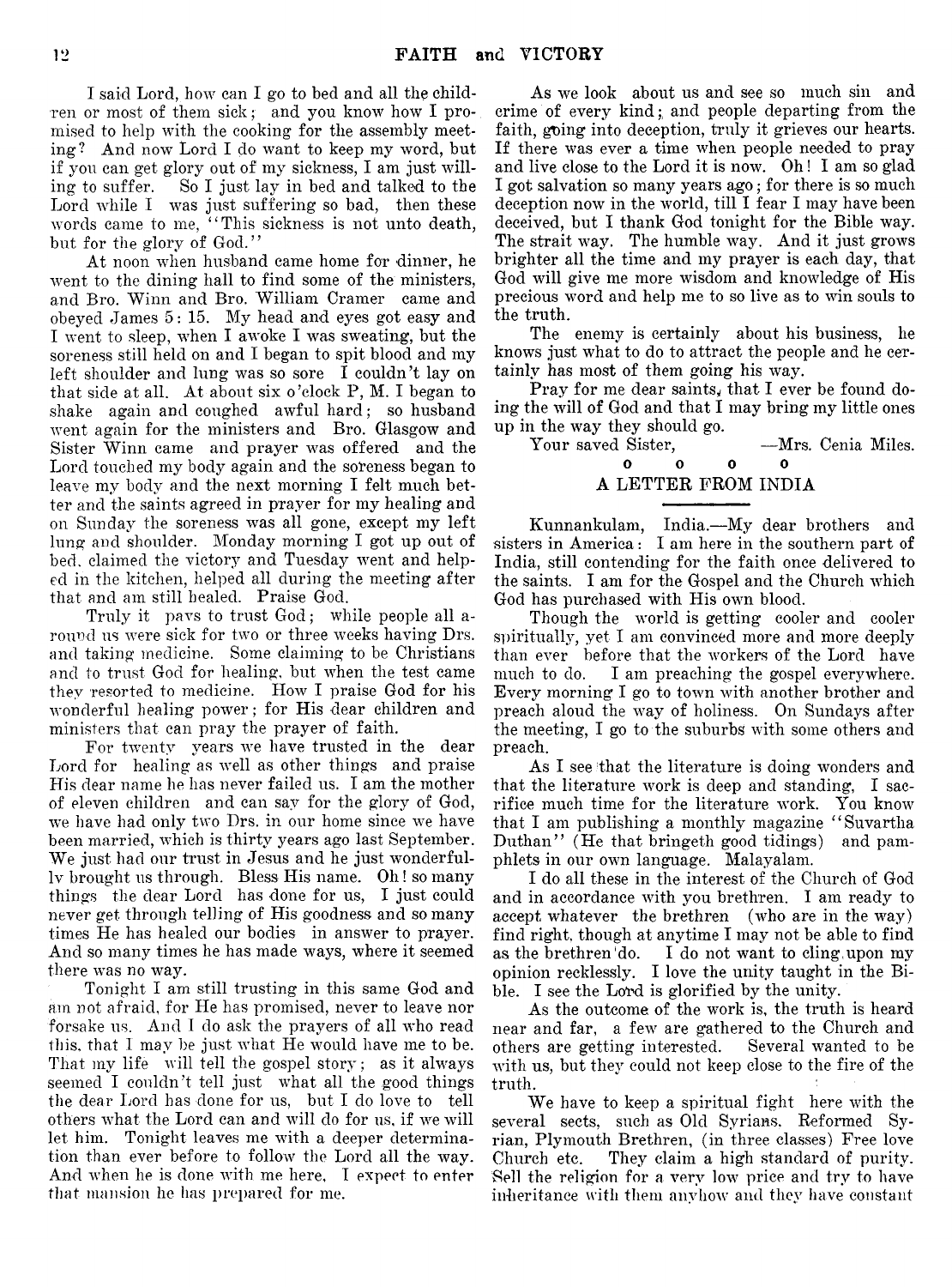struggles among them for robbing off each other's peoples. They want only an outward keeping of religion. Sometimes I feel like, crying to see this Satanic Merchandise.

Literature in our own language does good work in these places. This literature enters anywhere and speaks to any body. But I am sorry to say that I am not having the needed copies of the Magazine and pamplets. Many more copies of them are badly in need of. Satan hinders the good work. The work here is greatly hindered because of the Jack of money. If I can have twelve dollars monthly for the literature alone, I can go on with it some what satisfactory. You know beside this expense of literature, I have to spend for the occasional Missionary towns, have to give to other workers and to provide for my family of six members and pay rent for my house. Now all these items are suffering a great deal.

Brothers or Sisters, who come forward to open their hands toward the work of the Lord in this part of India; may feel assured that their deeds will answer in the eternity. With much christian love to you all. Yours in the Lord and for His work,

— K. V. Cherian.

# -----------------o------------------------ Our Governor

The Holy Bible is just teeming with statements and references that Jesus was and is the Son of God; the only begotten of the Father: and yet, in the face of all the testimonies of this truth given out by Moses and all the prophets, yes, and by the Father Himself, we find men in the world today who will deny these truths and claim that Christ was not divine, but was only a good man and said some good things.

In the first chapter of Matt, we read that the angel of the Lord in speaking to Joseph concerning Mary his espoused wife said, "For that which is conceived in her is of the Holy Ghost" and in the twentyfourth verse he is refering to the prophet Isaiah which he quotes as follows.—"Behold a virgin shall be with child, and bring forth a son, and they shall call His name Emmanuel*;* which being interpreted is, God with us." These scriptures clearly teach us that the conception was of God and Christ was divine, that He did not come by blood, nor of the will of flesh, nor of the will of man, but of God; for the Word (Christ) was made flesh and dwelt among us. (St. John 1: 13-  $14$ ).

When Jesus was here on earth in a mortal body, He continually bore witness that He was the Son of God, not only in words but also in deeds, as He showed his power over the devil in healing the sick, casting out devils and raising the dead. When Peter said, "Thou art the Christ, the Son of the living God"

Jesus sanctioned this truth and told him that, "flesh and blood had not revealed this unto him, but my Father which is in heaven." (Matt. 16: 17). By speaking thus, He positively declared himself to be the Son of God.

In the eleventh chapter of John and the twentyfifth verse, He makes another statement that no one of human birth would dare to make, in this verse He says, "I am the resurrection and the life: he that believeth in me, though he were dead, yet shall he live: and whosoever liveth and believeth in me shall never die." In this scripture He gave us to understand that He not only had power to resurrect the natural body, but that he had, power to give eternal life to believers insomuch that they would never die, but would live on with God the Father in a glorified state forever, this is the inheritance of the saints. The apostle Paul said, "If children, then heirs of God and joint heirs with Christ." (Rom. 8: 17).

Jesus told the Pharasees who were doubting his divinity that, "I am the light of the world: he that followeth me shall not walk in darkness, but shall have the light of life." (John 8: 12). In the seventeenth verse He says, " It is written in your law, that the testimony of two men is true. I am one that bear witness of myself and the Father that sent me beareth witness of me."

Truly the Father did bear witness that Christ was the son of God, not only through Moses and the Prophets, but also personally when He walked here on the earth. Turn to the third chapter of Matt, the sixteenth and seventeenth verses and read, " And Jesus when He was baptised, went up straightway out of the water and lo, the heavens were opened unto Him, and he saw the spirit of God decending like a dove and lighting upon him: and lo, a voice (the witness of God) from heaven saying, this is my beloved Son, in whom I am well pleased."

In the seventeenth chapter of Matt., we will read of another time when God bore witness that Jesus was His Son. " While he yet spake, behold, a bright cloud overshadowed them: and, behold, a voice (the witness of God) out of the cloud, which said, This is my beloved Son in whom I am well pleased; hear ye Him."

Before the crucifixion of Christ when He was yielding to this death to fulfill the will of the Father he said, "Father, glorify thy name. Then came there a voice from heaven, saying, " I have both glorified it. and will glorify it again." (John 12: 28). This is another witness from God that Jesus was his Son, but people that stood by said, that it thundered, others who had some belief said, an angel spake to Him.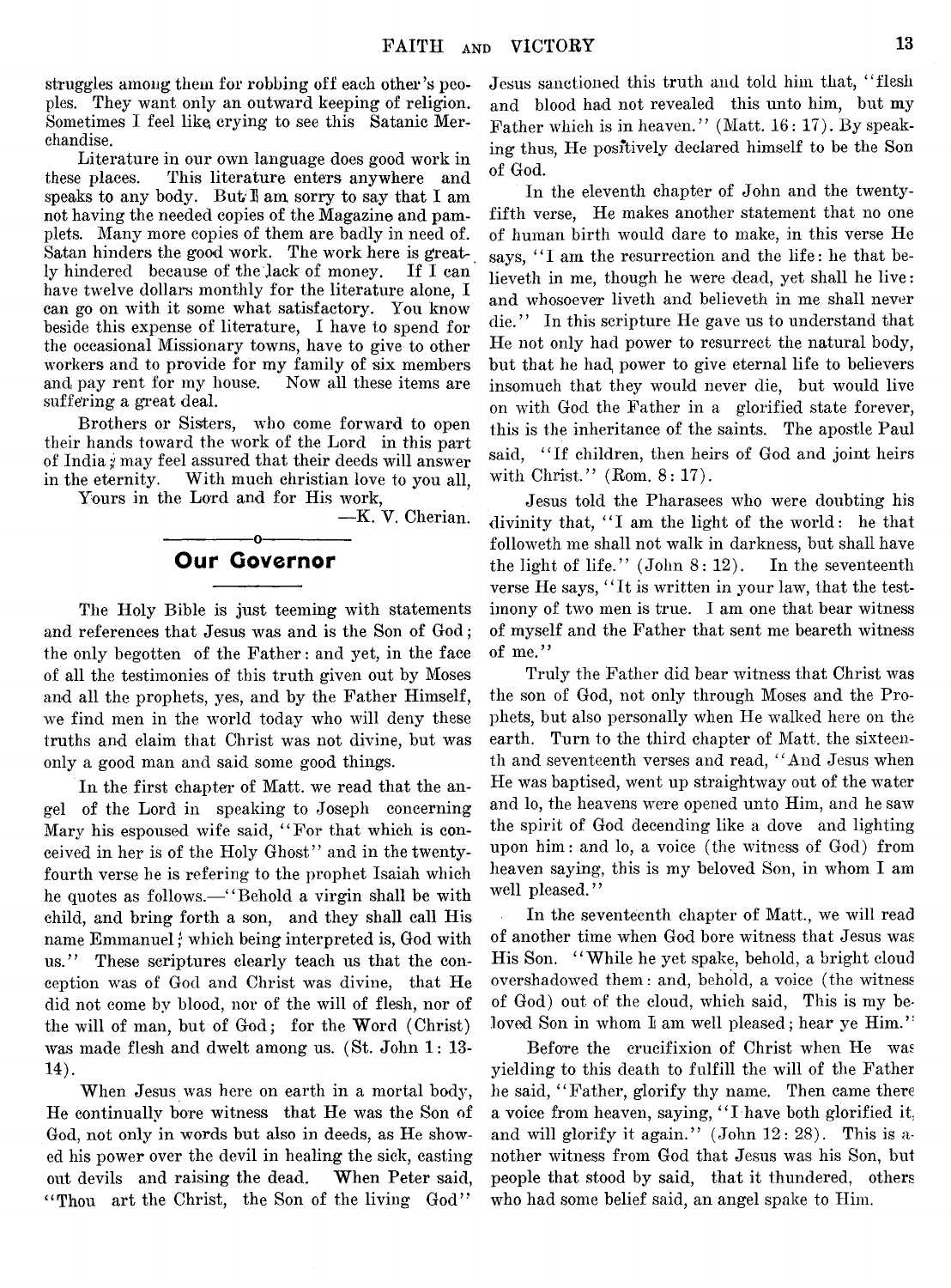Those whose hearts were rebelious and full of darkness, only heard it thunder and that is the condition that most people are in today, though God is bearing witness of Christ and of Himself at this present time in thundering ways, yet few people seem to hear His voice, do not get any truth from it in a way to bring godly fear into their heart, they just hear it thunder and discern no distinction, being filled with their own ways they have no room or place for the lowly Lamb of God and thus they continue desolate of eternal life and wrest the scriptures to their own destruction.

Peter in testifying of Christ said, " We have not followed cunningly devised fables, when we made known unto you the power and coming of our Lord Jesus Christ, but were eye witnesses of His majesty. For He received from God the Father honor and glory, when there came such a voice to Him from the excellent glory, this is my beloved son, in whom I am well pleased." (2 Peter 1: 16-17).

The Hebrew writer in the second chapter and third verse, in speaking of Christ, the great salvation said, "How shall we escape if we neglect so great salvation ; which at the first began to be spoken by the Lord, and was confirmed unto us by them that heard him; God also bearing witness, both with signs and wonders, and with divers miracles, and gifts of the Holy Ghost, according to His own will."

These scriptures ought to convince any candid person that Jesus was more than human, that He was divine, that He came from God and went back to God, that He was truly the Saviour of men. Read 1 John 5: 9-12.

Jesus was not only divine and the only begotten of the Father, but he was invested with " All power, both in heaven and earth." He was born a Governor, a Ruler, a King.

The prophet Isaiah in writing of Jesus who was to be born said, " For unto us a child is born, unto us a son is given, (John 3: 16) and the government shall be upon His shoulder; and His name shall be called Wonderful, Counsellor, The Mighty God, The Everlasting Father, The Prince of Peace. Of the increase of His government and peace there shall be no end." (Isaiah  $9:6$ ). In Hebrews  $1:8$  we read, "But unto the Son he saith, Thy throne, 0 God, is forever and ever: a sceptre of righteousness is the sceptre of thy kingdom."

Matthew in quoting from the prophet Micah said, " And thou Bethlehem, in the land of Juda, art not the least among the princes of Juda: for out of thee shall come a governor, that shall rule my people Israel."

One who does not realize and know the ruling power of Christ today is in great darkness and have need of much\*humbling of heart and mind as they are dull of hearing and only hear thunder, where they should hear the voice of the Son of God.

People who do not believe in the divinity of Christ are unbelievers and cannot be saved, because there is nothing about any human-being that can save a soul; if Christ had of been only human, his blood would of availed nothing in saving our souls, for it is written, " All have sinned, and come short of the glory of God." (Rom. 3 23). Jesus is the Son of God and He did no sin, neither was guile found in His mouth, therefore His blood which he shed in death on Calvery's cross was innocent, spotless and blameless and it is the only atonement that God accepts for our sins. When we believe from the heart that Jesus is the Son of God and that His blood atones for all our transgressions and the Father seeing us pleading the blood as a covering, blots out our sins and sends peace into our souls and in this way we are "saved by grace, through faith: and that not of ourselves; it is the gift of God." (Eph. 2:8).

Man cannot save himself as his righteousness is only as filthy rags in the sight of God. The only thing that man can do is to repent of his sins, having godly sorrow for all of his evil doings, turning from them, ceasing to do evil and accepting the sacrifice made of God, for their redemption.

When Jonah preached to the Ninevites that God would overthrow their city in forty days, they were stired from the depths of their hearts, believing God they proclaimed a fast and put on sackcloth, from the greatest of them even to the least of them. The king was stirred and made a decree that man and beast would fast, that all should cry mightily unto God:yea, let them turn every one from his evil way, saying that God would see and turn from His fierce anger, that they perish not.

' ' And God saw their works, that they turned from their evil way; and God repented of the evil that he had said that he would do unto them; and he did it not."

Believing on the Lord Jesus Christ means more than just saying it, one that really believes from the heart, will turn from all his evil ways and do them no more.

Jesus says, " If ye believe not that I am He, he shall die in his sins." (John 8: 24). In the twentyfirst verse He says, " Wither I go ye cannot come." Men who reject Christ and do not believe him, shall die in their sins and where Christ is, they cannot come.